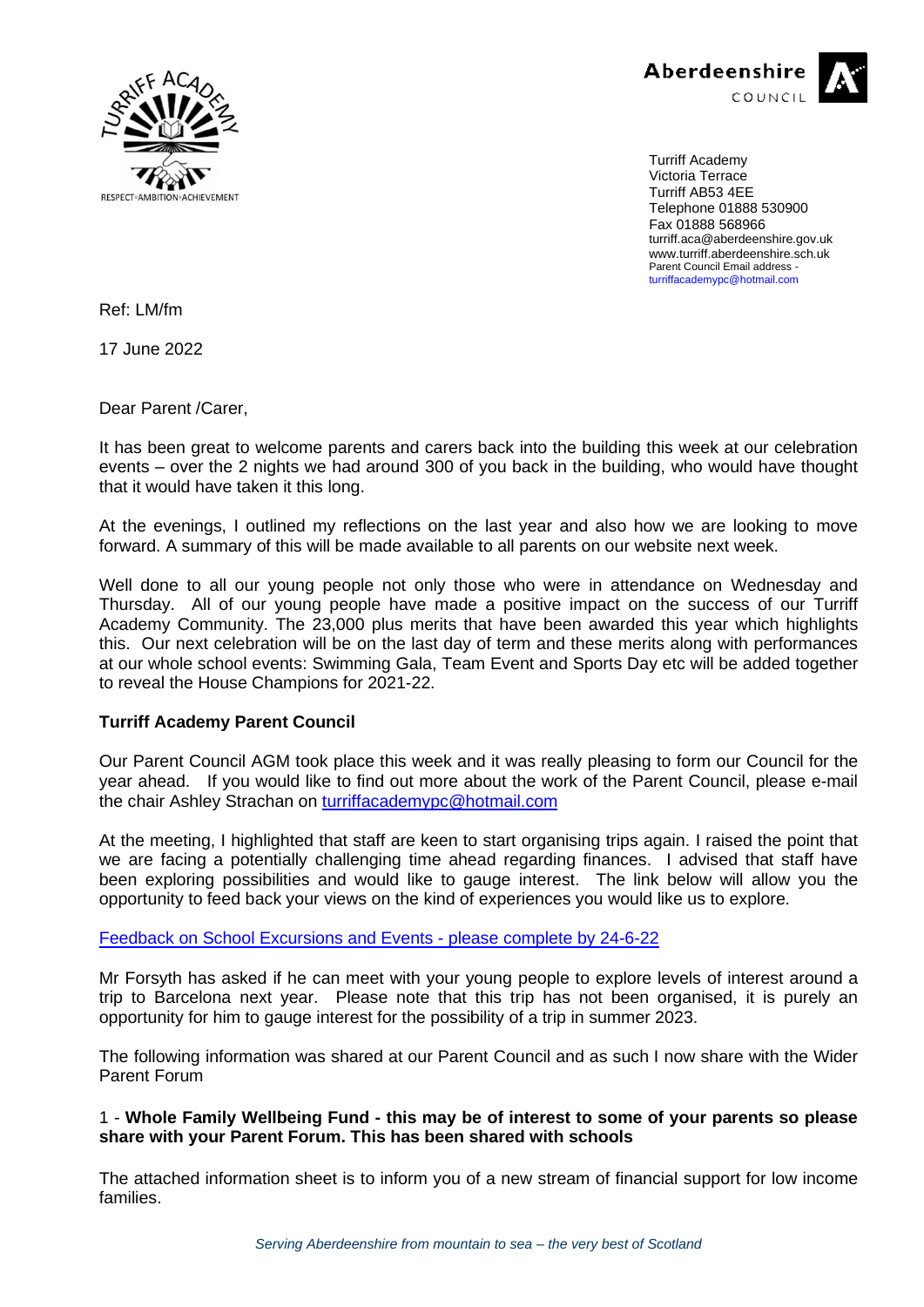# **What is the Whole Family Wellbeing Fund?**

The Whole Family Wellbeing Fund is a Scottish Government initiative to help families overcome challenges before they reach crisis point. The purpose of the funding is to support **low-income families** who need help to pay for essential items including**:**

### **Food, fuel and clothing and other essential practical items needed in the home**.

The Scottish Government have made funding available for Direct Aid provision to be administered by Children's Services Social Work to support children, young people and their families experiencing financial hardship. This will enable social workers to provide direct cash support based on assessments of need of individual families and help prevent further crisis.

#### **Who is eligible?**

Anyone who has children (under the age of 18) in their household is eligible for support through the Whole Family Wellbeing Fund if they are on a low income and experiencing financial hardship. A family does not already need to be known to social work to be eligible. Families can self-refer or can be referred for financial support.

# 2 **- School Uniform Consultation**

- The Scottish Government has committed to introduce statutory guidance in Scotland which aims to address equalities issues around uniform policy and reduce the cost of school uniform, as this can be a significant barrier to participation in learning. This consultation seeks views on:
- what should be included within the guidance
- the role that school uniform plays within the ethos, culture and day to day school life
- the considerations available to schools and education authorities in reducing school uniform costs
- the draft principles which are intended to be incorporated as part of national school uniform policy

#### **Who is this consultation for?**

This consultation is open to anyone with an interest in school uniform policy, but especially pupils, parents and carers, education authorities and education authority school staff and those who provide school uniform items. The link for the consultation is here - [https://consult.gov.scot/learning](https://consult.gov.scot/learning-directorate/school-uniforms-statutory-guidance-scotland/)[directorate/school-uniforms-statutory-guidance-scotland/](https://consult.gov.scot/learning-directorate/school-uniforms-statutory-guidance-scotland/)

# **P7- S1 Transition**

I look forward to welcoming our new S1 pupils on Tuesday next week for their 4 day transition experience. It is an exciting time for them and as well as meeting their teachers here, they will also be supported by our Senior House Buddies.

#### **Return of Resources Reminder:**

If any pupil (especially returning S5/ S6s) have textbooks or other resources are home, please return them as soon as possible so that we can redistribute them for the learning ahead.